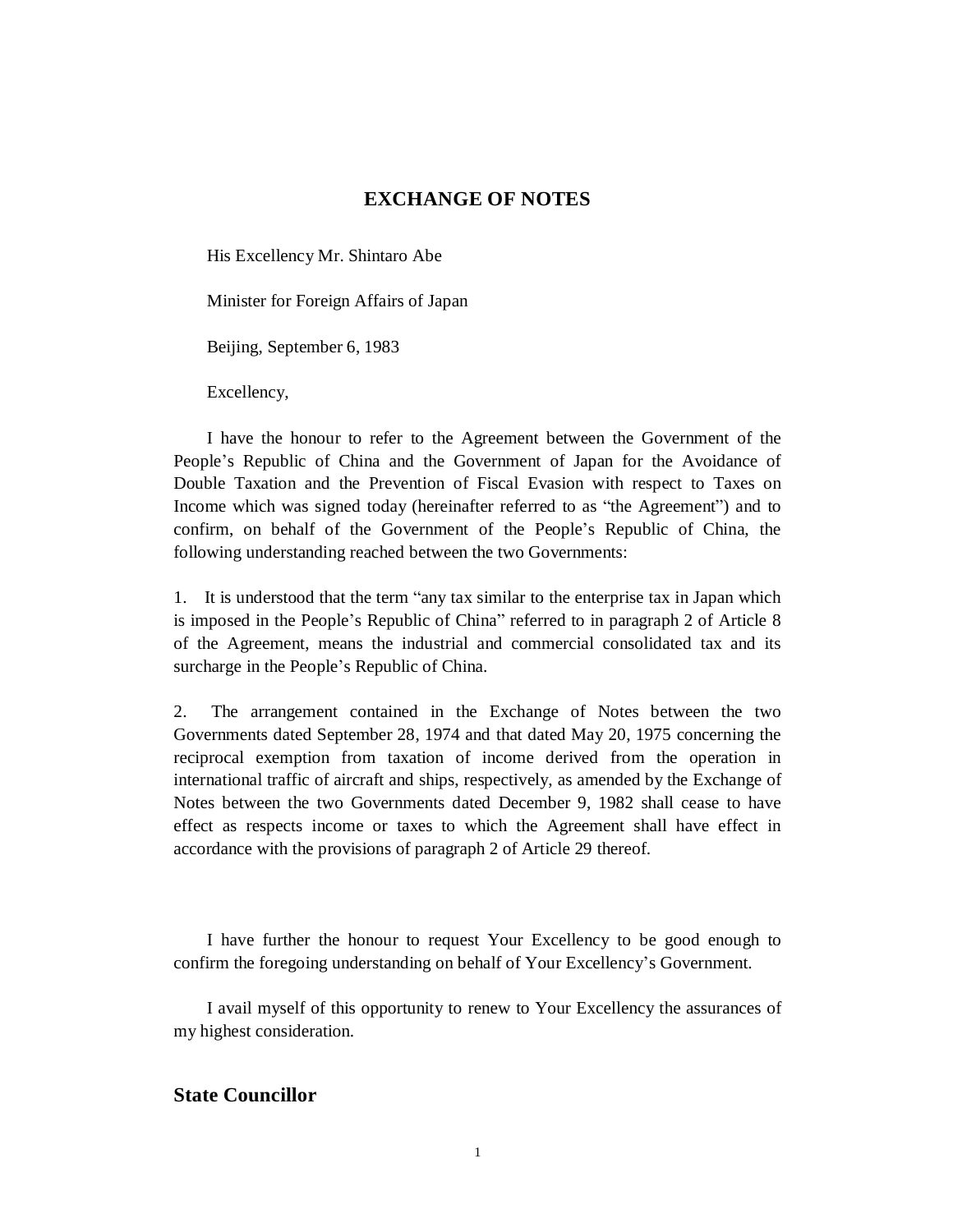# **and Minister of Foreign Affairs of the People's Republic of China**

His Excellency

Mr. Wu Xueqian

State Councillor

and Minister of Foreign Affairs

of the People's Republic of China

Beijing, September 6, 1983

Excellency,

I have the honour to acknowledge receipt of Your Excellency's Note of today's date, which reads as follows:

"I have the honour to refer to the Agreement between the Government of the People's Republic of China and the Government of Japan for the Avoidance of Double Taxation and the Prevention of Fiscal Evasion with respect to Taxes on Income which was signed today (hereinafter referred to as "the Agreement" ) and to confirm, on behalf of the Government of the People's Republic of China, the following understanding reached between the two Governments:

1. It is understood that the term "any tax similar to the enterprise tax in Japan which is imposed in the People's Republic of China" referred to in paragraph 2 of Article 8 of the Agreement, means the industrial and commercial consolidated tax and its surcharge in the People's Republic of China.

2. The arrangement contained in the Exchange of Notes between the two Governments dated September 28, 1974 and that dated May 20, 1975 concerning the reciprocal exemption from taxation of income derived from the operation in international traffic of aircraft and ships, respectively, as amended by the Exchange of Notes between the two Governments dated December 9, 1982 shall cease to have effect as respects income or taxes to which the Agreement shall have effect in accordance with the provisions of paragraph 2 of Article 29 thereof.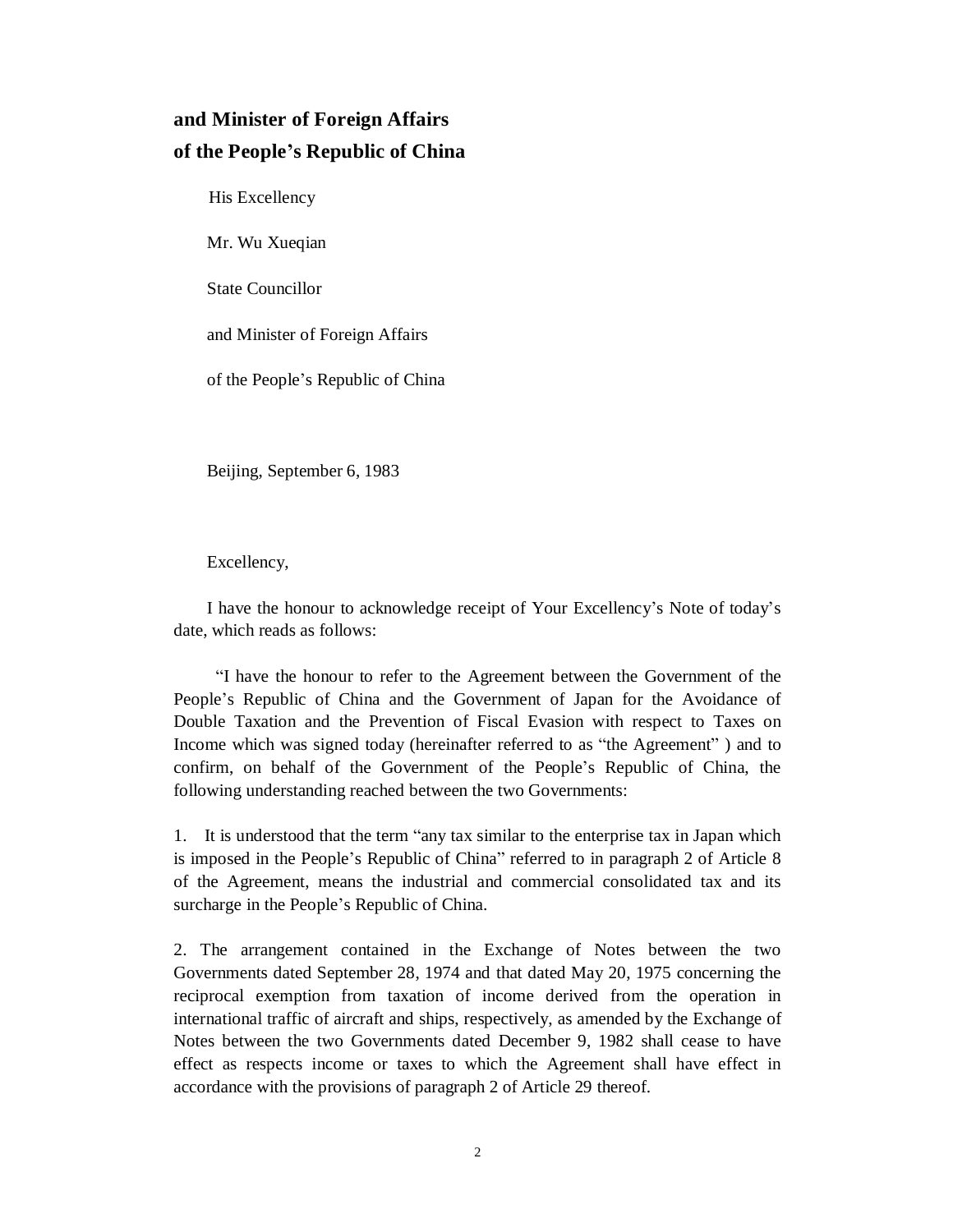I have further the honour to request Your Excellency to be good enough to confirm the foregoing understanding on behalf of Your Excellency's Government. "

I have further the honour to confirm the understanding contained in Your Excellency's Note, on behalf of the Government of Japan.

I avail myself of this opportunity to renew to Your Excellency the assurances of my highest consideration.

# **Minister for Foreign Affairs**

**of Japan**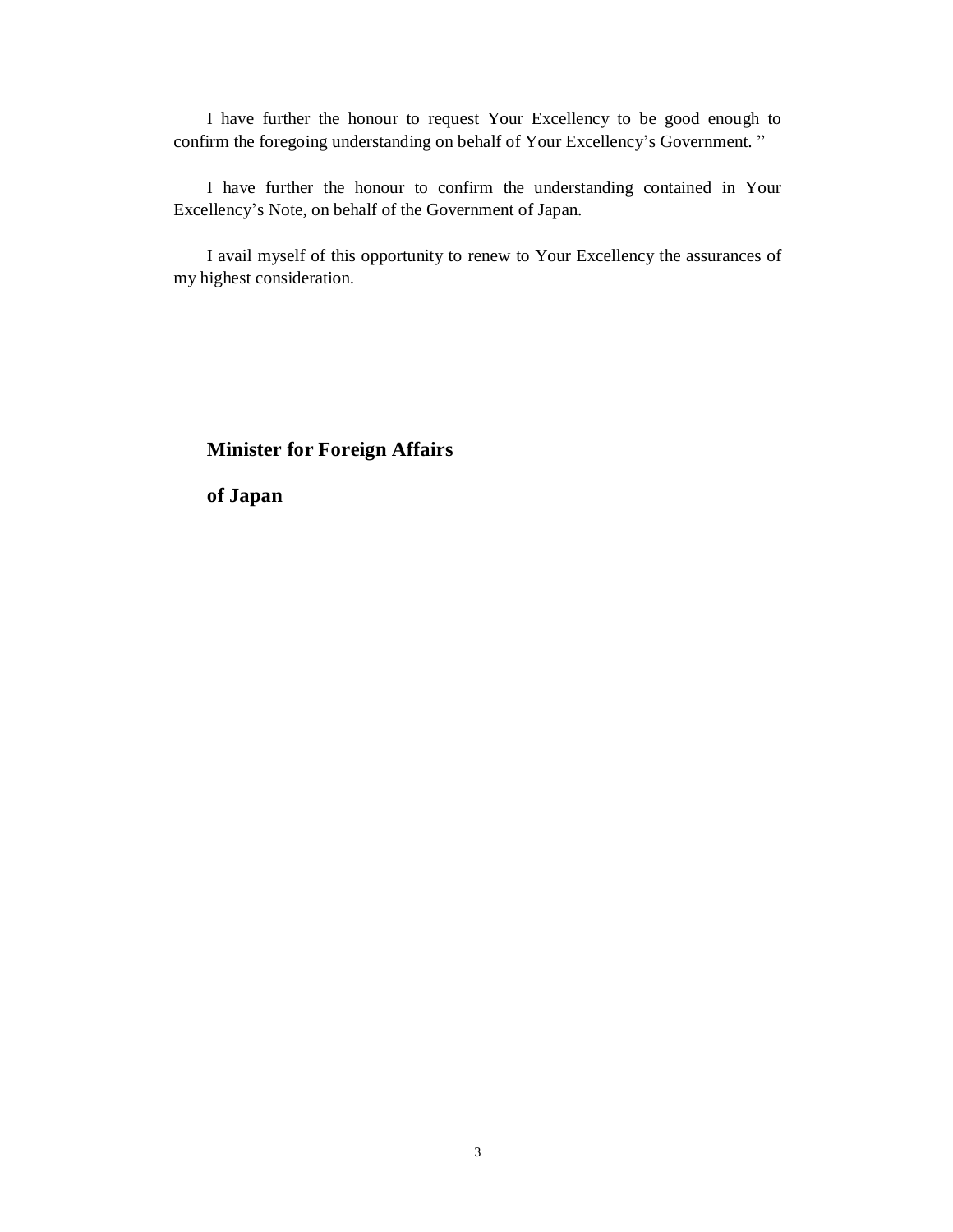(Translation)

Beijing, December 27, 1983

(83) Bu Tiao Zi No. 312

Japanese Embassy:

The Ministry of Foreign Affairs of the People's Republic of China presents its compliments to the Embassy of Japan in China and, has the honour to acknowledge the receipt of the Embassy's note dated December 27, 1983 which reads as follows:

"The Embassy of Japan in the People's Republic of China presents its compliments to the Ministry of Foreign Affairs of the People's Republic of China and, with reference to the Agreement between the Government of Japan and the Government of the People's Republic of China for the Avoidance of Double Taxation and the Prevention of Fiscal Evasion with respect to Taxes on Income which was signed on September 6, 1983, has the honour to inform the latter a typographical error in concluding part of the English text, kept by both Japanese and Chinese Governments, of the Protocol of the said Agreement, where the word "this Agreement" is printed, although "this Protocol" should appear.

The Embassy proposes on behalf of the Government of Japan that the word in question shall be regarded hereafter to read "this Protocol" without going through formalities to correct the original text.

The Embassy would appreciate it if the Ministry agrees on behalf of the Government of the People's Republic of China to the proposal mentioned above. "

The Ministry agrees on behalf of the Government of the People's Republic of China to the proposal mentioned above.

The Ministry avails itself of this opportunity to renew to the Embassy the assurances of its highest consideration.

#### **The Ministry of Foreign Affairs**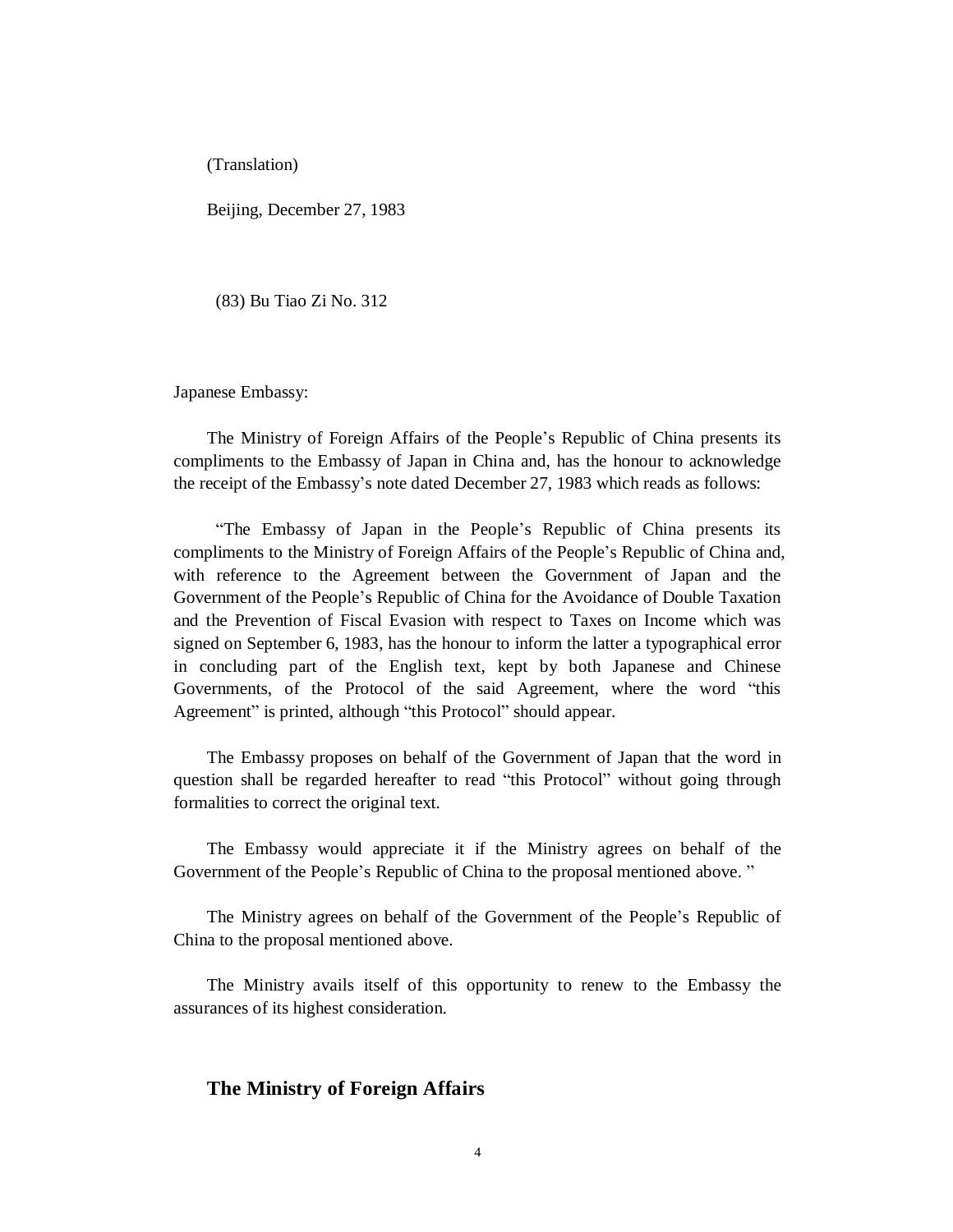#### **of the People's Republic of China**

Beijing, December 26, 1991

H. E. Hiroshi Hashimoto Ambassador Extraordinary and Plenipotentiary of Japan to the People's Republic of China

I have the honour to refer to the Agreement between the Government of the People's Republic of China and the Government of Japan for the Avoidance of Double Taxation and the Prevention of Fiscal Evasion with respect to Taxes on Income signed at Beijing on September 6, 1983 (hereinafter referred to as "the Agreement" ) and to propose on behalf of the Government of the People's Republic of China the following arrangement:

1. The measures set forth in the following Articles and paragraphs of the Income Tax Law of the People's Republic of China for Enterprises with Foreign Investment and Foreign Enterprises (hereinafter referred to as "the incentive provisions" ) are "any other similar special incentive measures designed to promote economic development in the People's Republic of China which may be introduced in the laws of the People's Republic of China after the date of signature of this Agreement" referred to in sub-paragraph (c) of paragraph 4 of Article 23 of the Agreement:

- (i) Paragraphs 1 and 2 of Article 7, paragraph 3 of Article 7 (only to the extent that the provisions contained therein are referred to in sub-paragraphs (1), (2), (4), (5) and (6) of Article 73 of the Detailed Rules and Regulations on Implementation of the said Income Tax Law), paragraphs 1 and 3 of Article 8, Article 9 and Article 10; and
- (ii) Paragraph 2 of Article 8 (only to the extent that the provisions contained therein are referred to in sub-paragraphs (1) to (4) and (6) to (8) of Article 75 of the Detailed Rules and Regulations on Implementation of the said Income Tax Law) .

Provided that only to the extent that the incentive provisions are applied to the income derived from the business set forth in paragraph 1 of Article 8 of the said Income Tax Law and the business (other than international traffic business) set forth in sub-paragraphs (1) to (9) of Article 72 and sub-paragraphs (2) to (4) of Article 75 of the Detailed Rules and Regulations on Implementation of the said Income Tax Law.

# **Commissioner of State Tax Bureau**